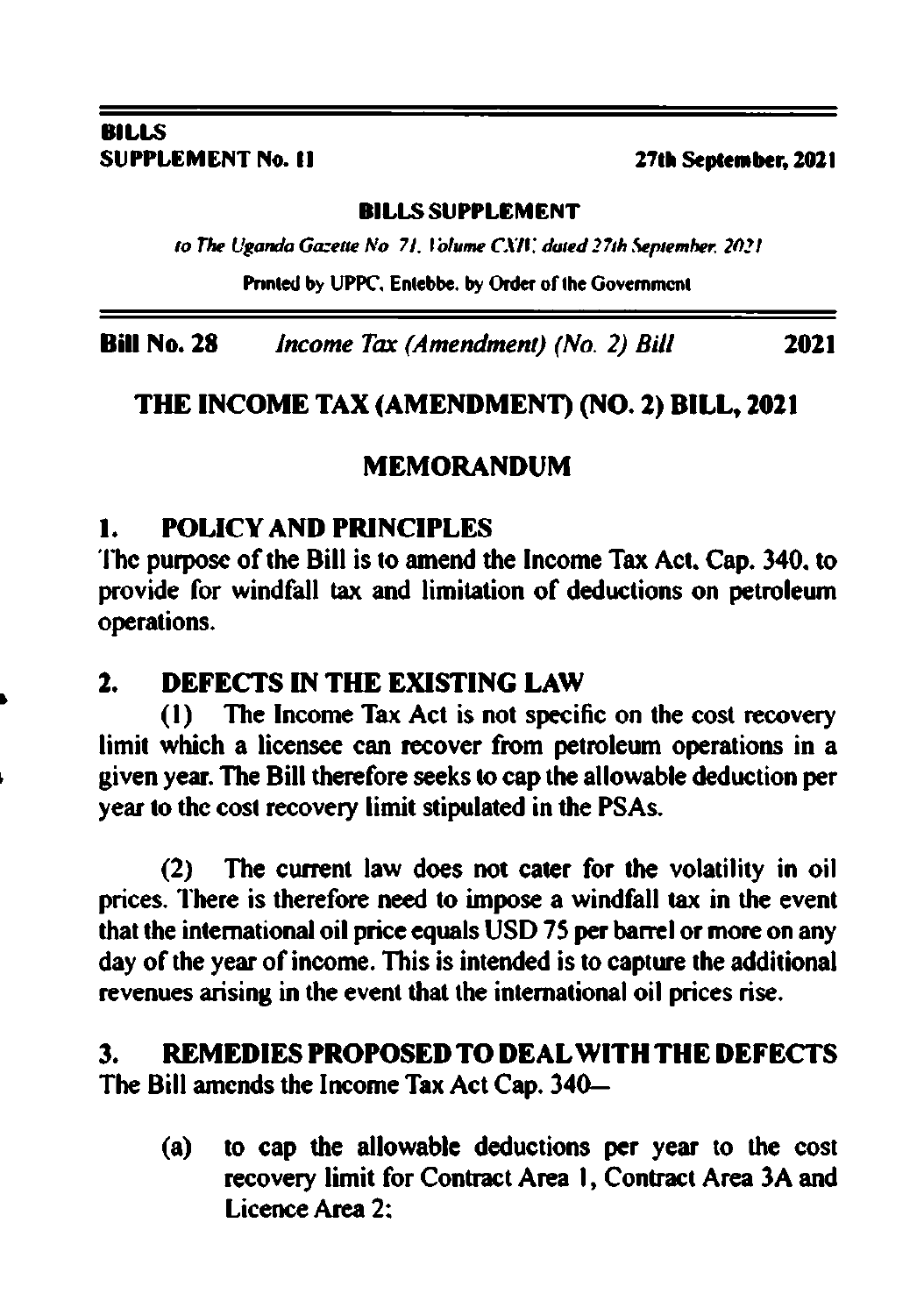#### Income Tax (Amendment) (No. 2) Bill **Bill No. 28** 2021

(b) to introduce a windfall tax for Contract Area I, Contract Area 3A and Licence Area 2.

## HON. MATIA KASAIJA, Minister of Finance, Planning and Economic Development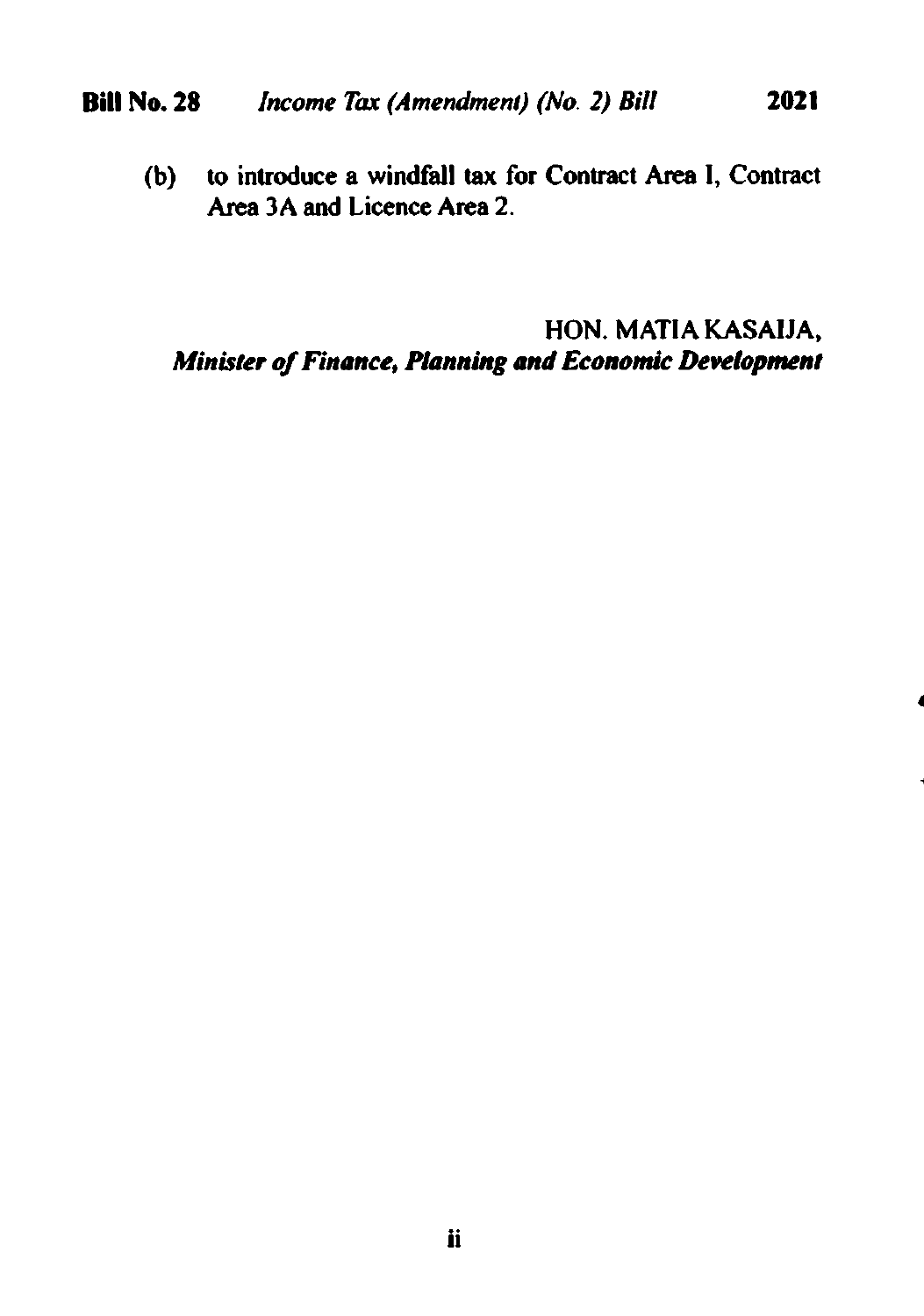A Bill for an Act

### ENTITI.ED

### THE INCOME TAX (AMENDMENT) ACT, 2021

An Act to amend the Income Tax Act, Cap. 340 to cap the allowable deduction per year to cost recovery limit for Contract Area 1. Contract Area 3A and Licence Area 2 and to introduce a windfall tax for Contract Area 1. Contract Area 3A and Licence Area 2.

BE IT ENACTED by Parliament as follows:

### **Amendment of section 89GA of Income Tax Act** 1.

The Income Tax Act, in this Act referred to as the principal Act is amended in section 89GA-

- by inserting immediately after subsection (1) the following  $(a)$ subsections-
	- "(1a) Notwithstanding subsection (1), the amount that a licensee for Contract Area 1, Contract Area 3A and Licence Area 2 may deduct, in relation to petroleum operations undertaken in the respective areas in a year of income shall not exceed the cost recovery limit in the respective petroleum agreements.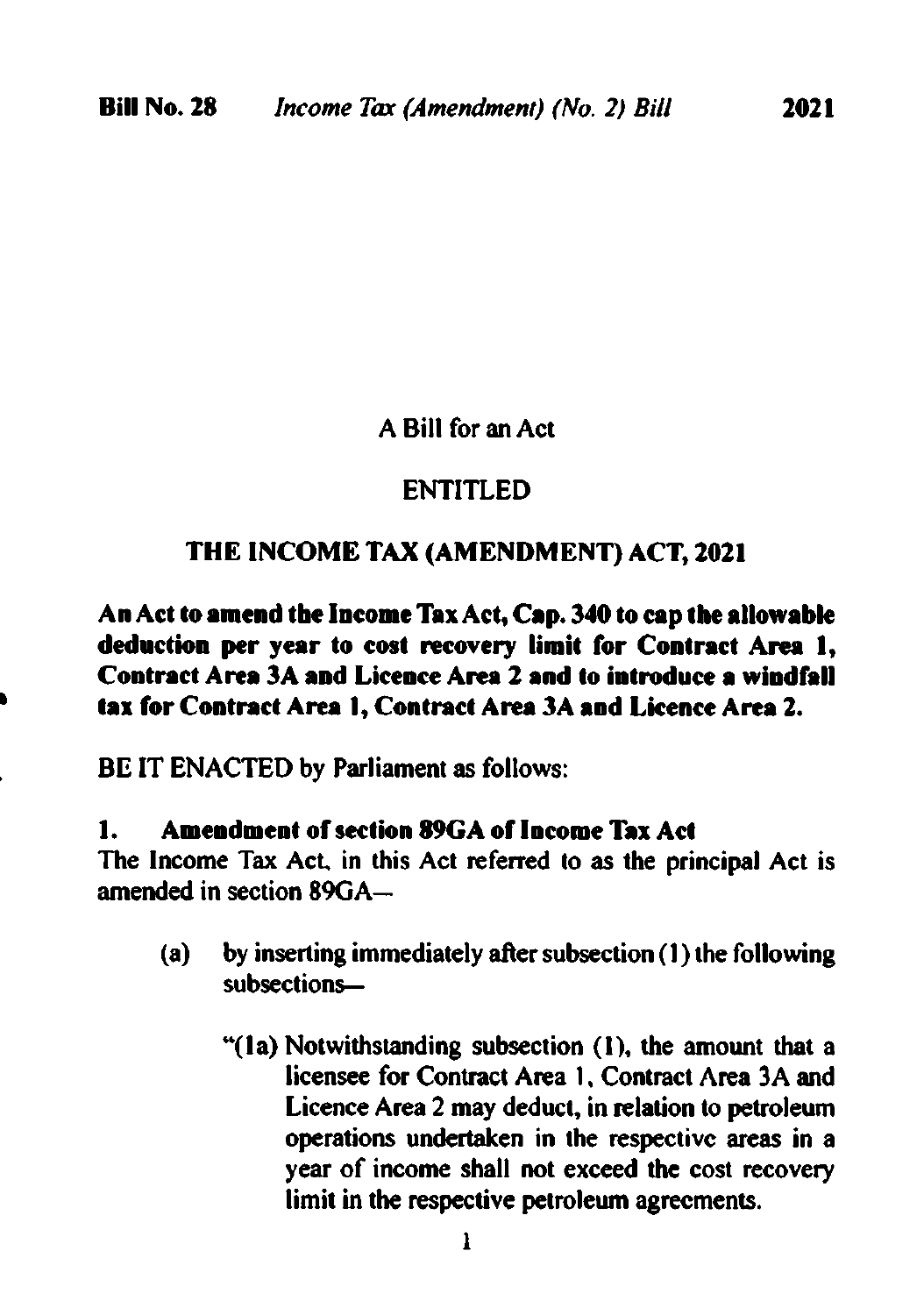$1$ ncome Tax (Amendment) (No 2) Bill 2021

Bill No. 28

- o) by inserting immediately after subsection (2) the following subsections -
	- "(2a) For the purposes of subsection (la), where, in any year of income, the total deductions of a licensee in relation to petroleum operations undertaken respectively in each of Contract Area 1, Contract Area 3A and Licence Area 2 exceed the amount which represents the cost recovery limit applicable in that Contract Area or Licence Area respectively as determined in subsection (la) for that year of income arising from the petroleum operations in the respective Contract Arca or Licence Area, the excess shall be carried forward to the next following year of income and is deductible for that year of income against the cost recovery limit set for that year of income in respect of the petroleum operations in the respective Contract Area or Licence Area, until the excess is fully deducted or the petroleum operations in the Contract Area or Licence Area cease.
	- (2b) For the avoidance of doubt, subsections (la) and (2a) apply only to Contract Area l, Contract Area 3A and Licence Area 2."

### 2. losertion of section 89GDA in principal Act

The principal Act is amended by inserting immediately after section 89GD the following -

**\*89GDA.** Windfall tax.<br>(1) Where the international oil price equals USD 75 (seventy five United States Dollars) per barrel or more on any day of a year of income, all licensees for Contract Area 1, Contract Area 3A and Licence Area 2 shall each pay a windfall tax on thcir net income generated from petroleum operations in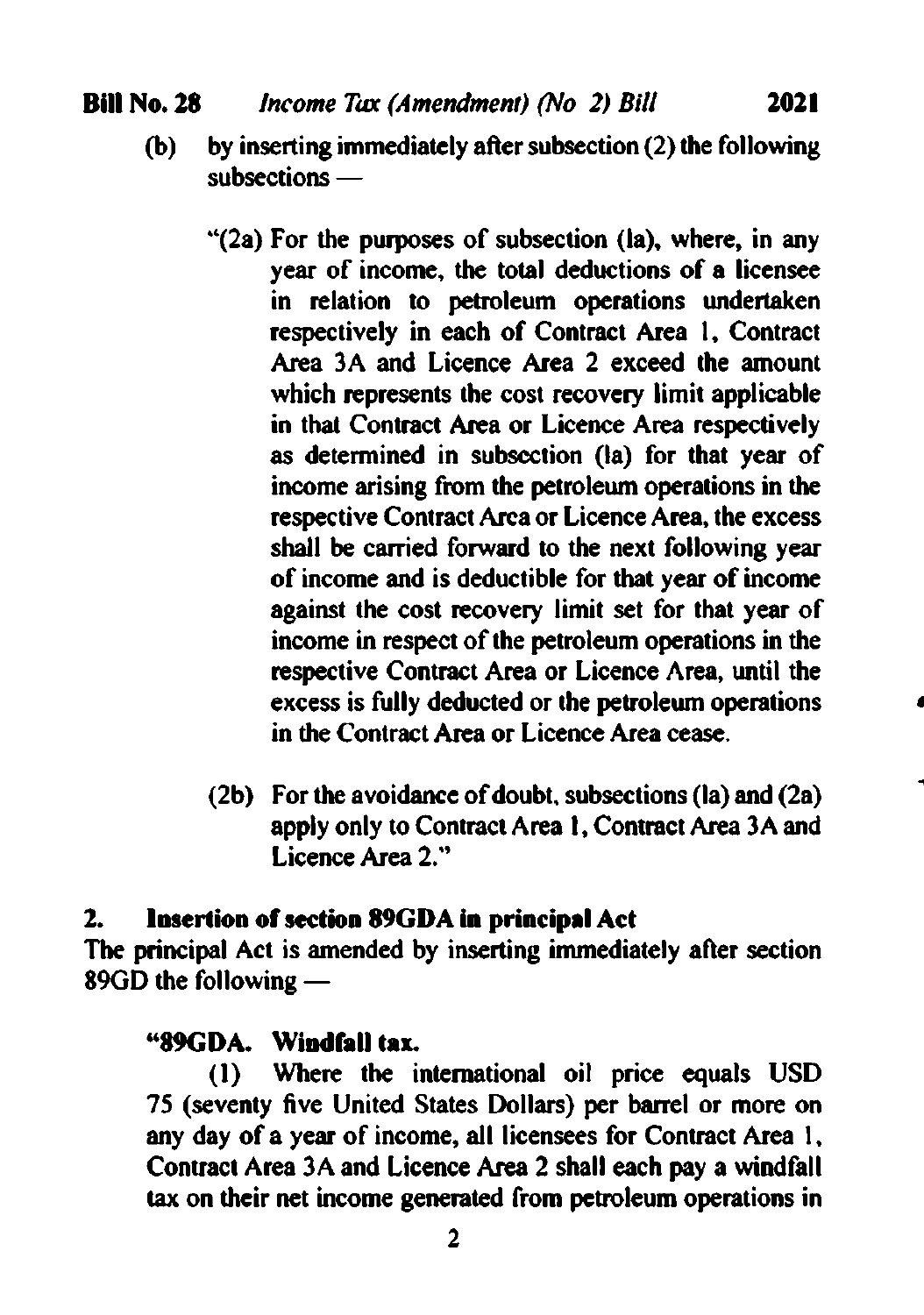relation to Contract Area 1, Contract Area 3A and Licence Area 2 shall each pay a windfall tax on their net income generated from petroleum operations after deduction of corporate income tax at a rate of  $15%$ , computed as follows-

Windfall tax =  $15\%$  \* (A/B) \* (C-D)

 $where$  $-$ 

- $A =$  the number of calendar days in the year of income on which the international oil price equals USD 75 per barrel or more;
- $B =$  the total number of calendar days in the year of income;
- $C =$  the net income generated from petroleum operations by the licenscc in the year of income; and
- $D =$  corporate income tax payable by the licensee for the year of income.

(2) Where, for any calendar day there is no international oil price quotation, the oil price of the last quotation prior to the respective calendar day shall apply to that day.

(3) The windfall tax shall be paid by the licensee on an annual basis, on the same date as the date of payment of corporate income tax due for the last quarter of the relevant year ofincome.

- (4) For the purposes of this section -
- $(a)$  "international oil price" means the higher of either the simple arithmetical average of the per barrel selling prices of three globally recognised international crude oil benchmarks which are similar to the Lake Albert Crude, as agreed to between the Government of Uganda and the licensec. not later fian sixty days prior to the commencement of commercial production or the Dated Brent; and